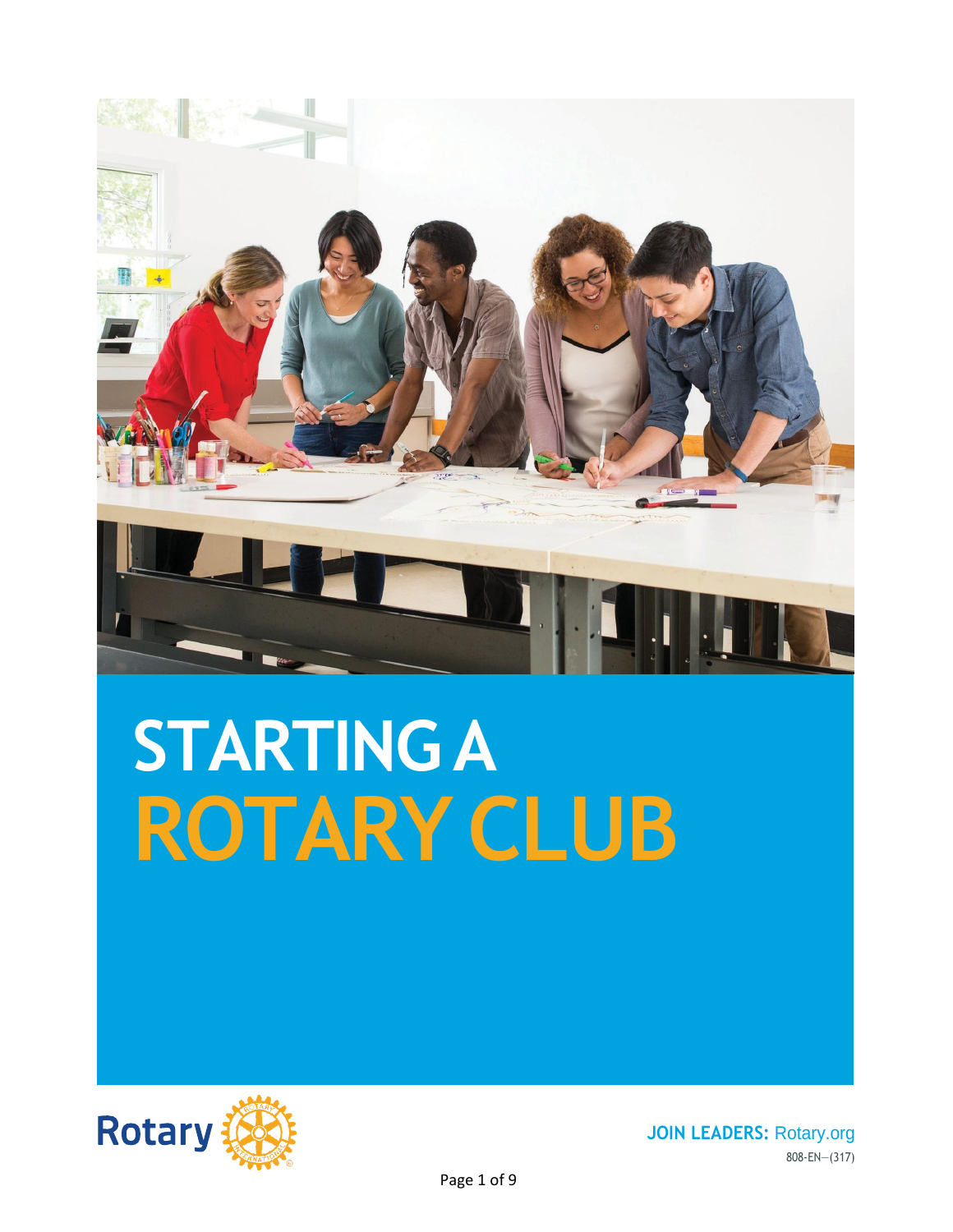## **NINE STEPS TOSTARTING A ROTARYCLUB**

| Identify a Locality for the New Club                                   | • Look for opportunities to start new Rotary clubs<br>• Research the characteristics of area clubs (general<br>meeting times, professions and other groups that aren't<br>participating, etc.)<br>• Contact the district governor and other leaders to get<br>approval to start a club in intended area |
|------------------------------------------------------------------------|---------------------------------------------------------------------------------------------------------------------------------------------------------------------------------------------------------------------------------------------------------------------------------------------------------|
| 2 Get Organized                                                        | • Find supporters, including a sponsor club<br>• Contact Club and District Support (CDS) staff                                                                                                                                                                                                          |
| Make a Communication Plan                                              | • Tailor your message to your audience<br>• Identify communication channels<br>• Contact prospective Rotarians you know about<br>• Consult local leaders to identify other prospective members                                                                                                          |
| <b>Hold Informational Meetings</b>                                     | • Plan your agenda and prepare your materials<br>• Invite prospective members<br>• Market informational meetings through traditional and<br>social media<br>• Collect contact information from attendees who are<br>interested in being part of the new club                                            |
| <b>Recruit Charter Members</b>                                         | • Sign up regular attendees to your informational meetings<br>as charter members<br>• Continue to invite prospective members<br>• Consider your online membership leads                                                                                                                                 |
| 6 Hold Organizational Meetings                                         | • Consider ways to collaborate with another club<br>• Reach a total of at least 20 regularattendees<br>• Choose club officers<br>• Select a club name and meeting location<br>• Decide how and where you'll meet                                                                                        |
| Submit the New Club Application                                        | • Ask your district governor to sign the<br>new club application form and send it to<br><b>Club and District Support staff</b>                                                                                                                                                                          |
| $\left( \bf{8}\right)$<br>Celebrate the Charter and Publicize the Club | • Celebrate with your community and with current and<br>prospective Rotarians in a way that fits the culture of the<br>new club                                                                                                                                                                         |
| Continue Developing the New Club                                       | • Continue to bring in new members<br>• Support members and officers as they learn about Rotary<br>• Provide advice and support on governance, projects, and<br>administrative matters                                                                                                                  |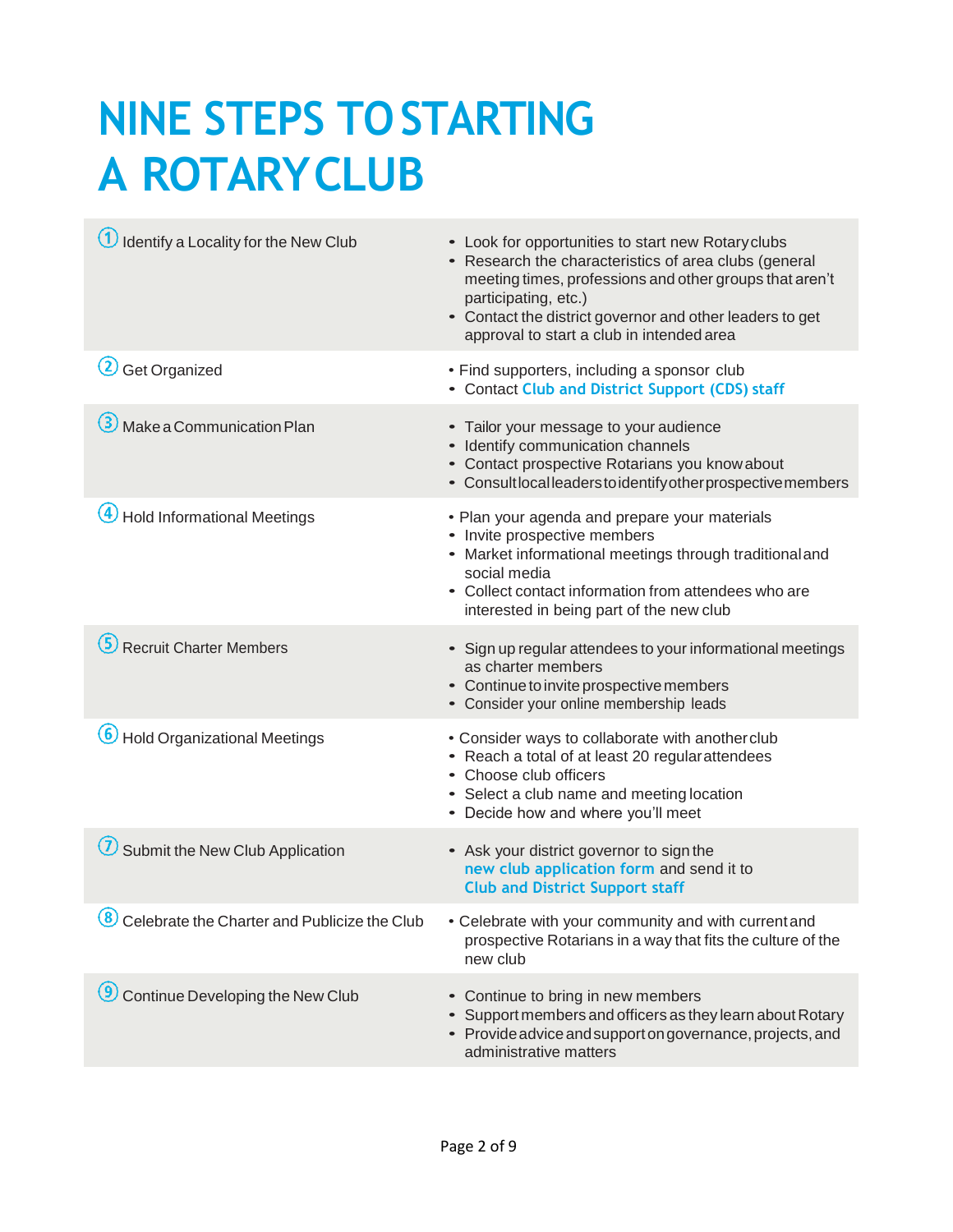## **WHY STARTA ROTARY CLUB?**

If you haven't been a member of a Rotary club, or haven't seen one in action in your community, you have a unique opportunity before you. By founding a new Rotary club, you can:

- $\Theta$  Engage with your community differently
- $\Theta$  Make an impact in the lives of others
- $\ominus$  Connect with leaders in your area and around the world

 $\Theta$  Set out with others to build something together for yourselves and the community, shaping the club from the start—forming its culture, establishing its unique traditions, setting its service priorities, and making it your own

If you're already a member of a Rotary club, you know that new clubs are needed to increase our membership. They also bring other benefits to you, the community, and Rotary. Starting a club is an ideal way to:

- $\ominus$  Increase the diversity of the clubs in your area
- $\ominus$  Explore different forms of club organization and club life in your district
- $\Theta$  Pursue new project possibilities in your district
- $\Theta$  Meet more leaders in the area and hear their fresh ideas

This guide describes the process of establishing a new club, from the initial idea to the charter celebration and beyond.Youcan use it to start aRotary club whether you're a nonmember interested in bringing Rotary to your community, a Rotarian who wants to start a new club, or a district leader who wishesto increase district membership.

Rotarywillneedtogrowandevolve inordertocontinue to meet community needs. When you charter a new club,youincreaseRotary'scapacitytoimprovelivesin communities around theworld.Thank youfor helping to make this happen.

"[By] starting a new club, ... people can bring Rotary into their lives the way it works forthem."

— Past RI President Ron D. Burton

"Try chartering some new clubswith energetic fresh thinkers and set an example of what is possible."

— Past RI President Kalyan Banerjee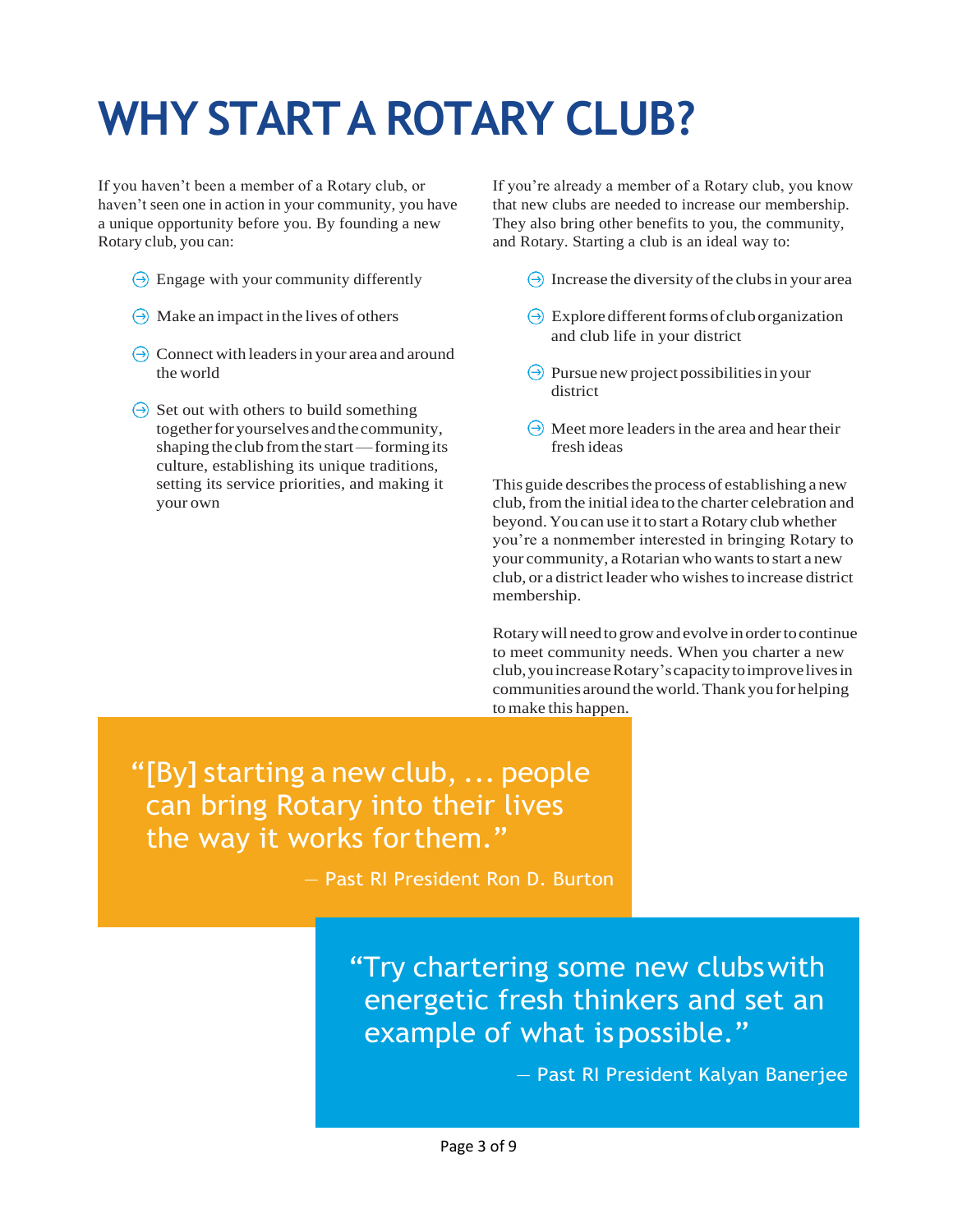## **WHATYOU'LLNEEDTO START**

Starting a new club brings community leaders and experts together to exchange ideas and take action to meet community needs. District governors often appoint a new club adviser and collaborate with Rotary International's Club and District Support staff during the process. If you don't know who is the district governor for your area, contact Club and District Support.



## **A NEW ROTARY CLUB WILL NEED:**

### **A new club adviser**

Typically, the district governor appoints a new clubadviser orworkswiththedistrict's newclub development committee.

> *Whatmakes thedifference?*Commitment and experience.Thenewclubadviser champions the effort from start to finish, and the adviser's involvement after the club gets its charter is critical to its success in its first years.

### **A sponsor club**

Havingasponsorisstronglyrecommendedbutisn't required.

> *What makes the difference?* The support of a designated sponsor club can increase the success rate of new clubs by as much as 10 percent.

### **Charter members**

The minimum number of charter members is 20. However, it's best to start a club with at least 25 members.

> *What makes the difference?* More charter members. Our records indicate that the more members a club starts with, the more likely it is to succeed. Increasing the number of charter members by just five significantly reduces the risk that a club will be terminated.

If you don't have enough members to start a Rotary club, you can start a satellite club instead, with the goal of chartering a Rotary club once you **[Satellite Club Application](https://www.rotary.org/myrotary/en/document/satellite-club-application)** on Rotary.org.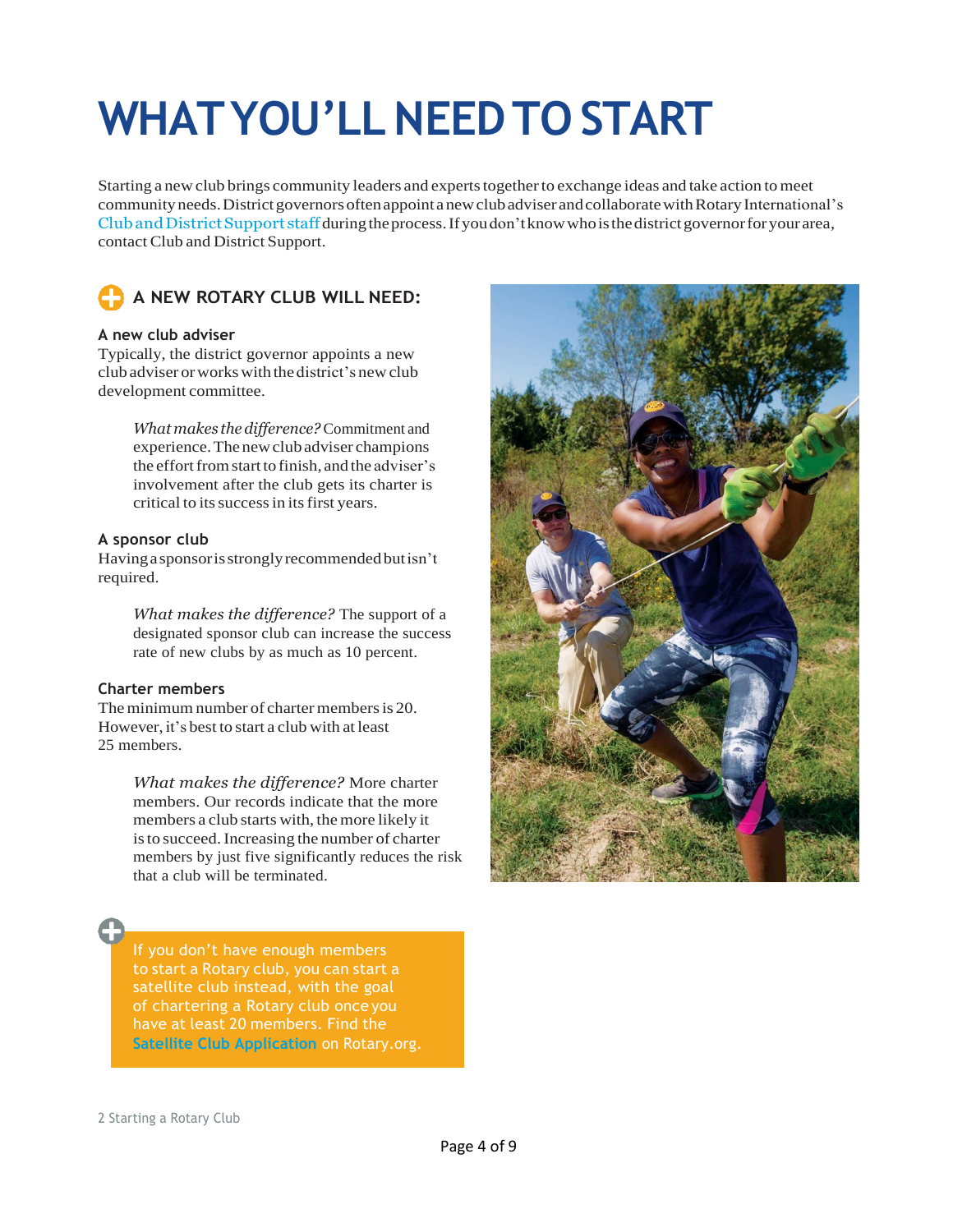## **STARTINGA ROTARY CLUB**

Rotary clubs are formed in numerous ways. The following steps make up the basic process used to charter a sustainable, successful new club. Adapt them as needed so that they're relevant and appropriate for your community and yourculture.



Make a list of communities in your district that could benefitfromhavinganewclub.Includecommunities that have no Rotary clubs and those that have needs that additional vibrant clubs could address.

Start by looking at a map of your district. Mark the locations of all the clubs in the district, and see what patterns emerge. If the map already has many clubs, check their meeting times and look for opportunities to add clubs that meet at different times. Use Rotary's Club [Finder](https://www.rotary.org/myrotary/en/search/club-finder) or the Rotary Club [Locator](https://www.rotary.org/myrotary/en/manage/community-marketplace/official-rotary-apps) mobile app. In general, look for:

- Communities with recognized needs
- A population of at least 1,000-3,000 (This number may vary by region.)
- Groups of people and professions that currently aren't beingrecruited
- Rotary alumni (former Rotaract and RYLA participants, vocational training team members, Rotary Scholars,etc.)
- Young adults, women, members of ethnic minorities, and other underrepresented groups

*Locality* refers to the geographical area a club is in, and the club *location* is where it meets.

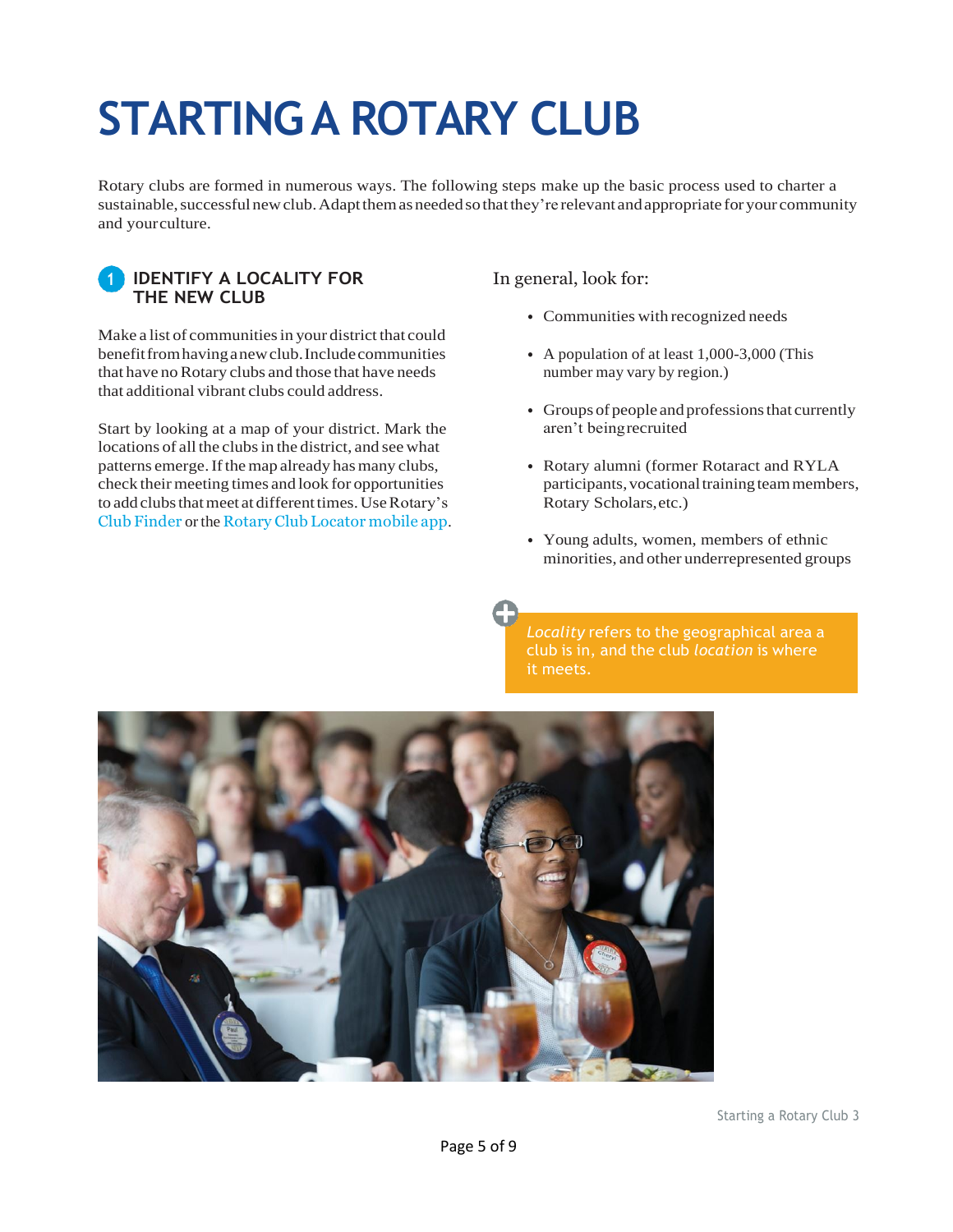## **GET ORGANIZED 2**

OnceyouchooseanareaforthenewRotaryclub,you'll need to identify the key people, including a new club adviser,whowillbeinvolvedandbringthemtogether to learn about their roles and responsibilities. Let the district governor knowyouwould like to start a club in this area, and get their support.

### **Identify supporters**

Starting a club is a large endeavor and should be undertakenbyseveraldedicatedpeople.Themain players are:

- The district governor—Appoints the new club adviser andapprovesthe newclubapplication
- The district newclub development committee chair — Identifies opportunities to start new clubs in the district, plans and implements the district's new club strategy, guides clubs during their first two years, trains new club officers, and motivates new clubs and supports their growth anddevelopment
- Thenewclubadviser—Guidesandoverseesthe creation of one specific new club; frequently is a member of the sponsor club; is instrumental in creating the communication plan; initiates informational meetings
- ThesponsorRotaryclub—Workscloselywith the new club's officers and mentors the club during its first year

If you find that starting a Rotary club isn't going to be feasible, consider an alternative, such as a **[satellite club](https://my.rotary.org/en/document/satellite-club-frequently-asked-questions)**, a **[Rotaract](https://www.rotary.org/get-involved/rotaract-clubs)** or **[Interact](https://my.rotary.org/en/learning-reference/learn-topic/interact)** club, or a **[Rotary Community Corps](https://www.rotary.org/en/our-programs/rotary-community-corps)**. All of these are considered to be part of the family of Rotary. Depending on the ages and other characteristics of the people who are interested, another type of club may be a more appropriate option.

Agreatresource for anyone establishing aRotaryclub is the office that supports your district. Rotary's [Club](http://www.rotary.org/cds) and District Support staff are trusted advisers who can help, from initial planning to implementation of your plan. They'll check the proposed name of the new club, advise you on each step of the process, review the new club application, and recommend approval to Rotary's Board of Directors.

You may also want to take the New Club Formation course at [learn.rotary.org](http://learn.rotary.org/).

## **B** MAKE A COMMUNICATION PLAN

How will you let prospective members know about the club? This is the first step in finding members.

First, create a clear, simple message that communicates what you're offering and how prospective members would benefit.

Find flier templates and other **[promotional resources](https://brandcenter.rotary.org/en-GB/Materials/Promotional-Resources)** in Rotary's Brand Center.

Create a Rotary-branded flier that includes the following information:

- What's happening? A Rotary club is forming in our community
- Who can join? Professionals in the community
- What will they do? Put their unique expertise and perspectives to use to solve community problems
- Why should I join? To make a difference in your community and meet other professionals in the area
- And if I'm interested? Come to our informational meeting [add details]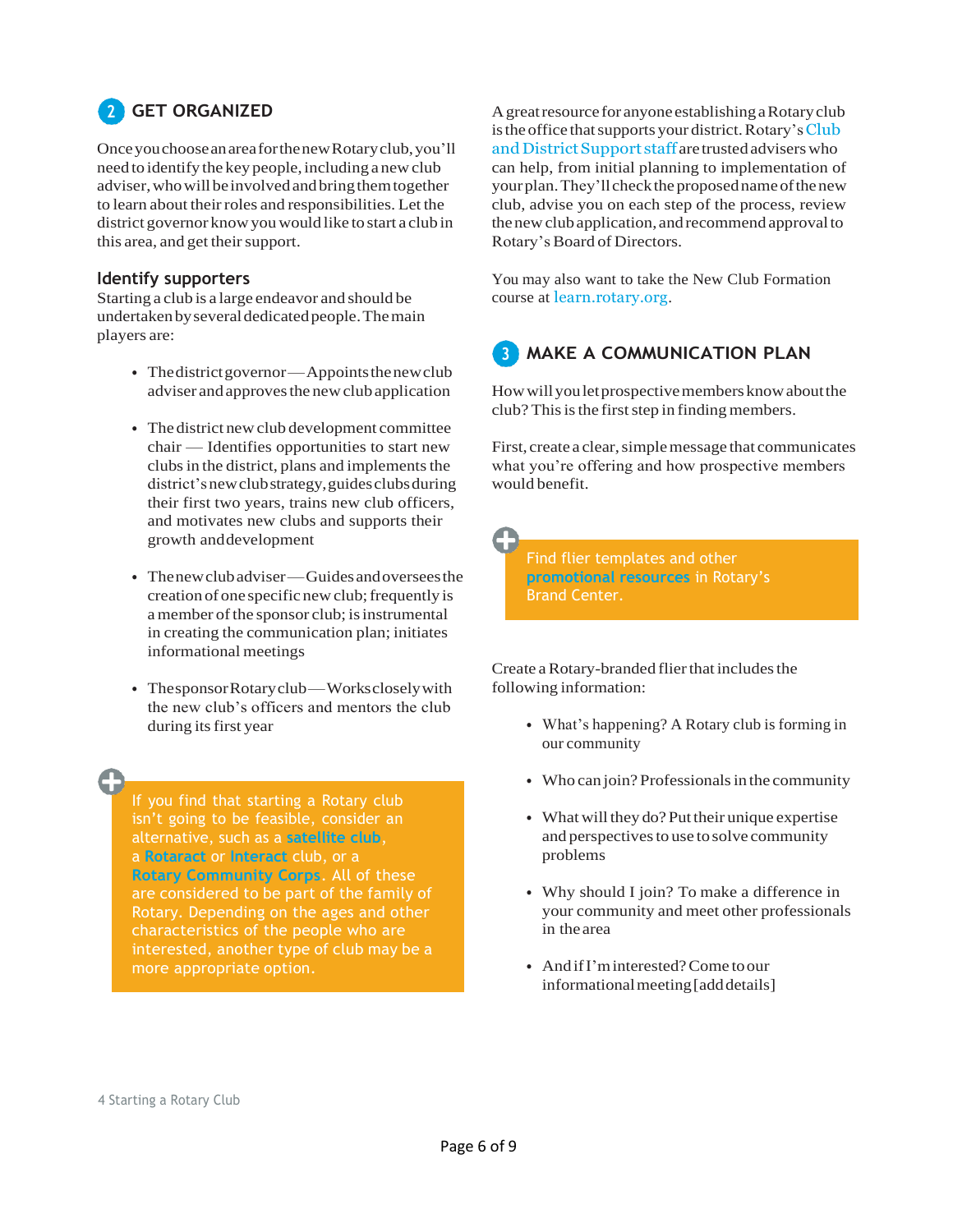Next, find ways to get the message out. Here are six ideas:

- Post an announcement on social media
- Have your flier printed in local newspapers, trade association publications, and professional directories
- Ask local radio stations to make an announcement
- Email local business leaders and promote the clubas a leadership development opportunity for employees
- Talk to professional and community leaders and ask themto spread the word among your targetaudiences(i.e.,communitygroups,trade associations, and other professional groups)
- Leavefliersinwaitingroomsandofficelobbies and post them around your community

Identifying the needs of the community may help you target local organizations and experts that may be able to address them. If you aren't sure what the community'sneedsare,talkwithknowledgeable leaders there.

Once you get the word out, you'll need to plan your informationalmeeting,whereyou'llelaborateonthe visionyouhavefortheclub,meetingdetails,andhow attendees can benefit from joining.

#### **HOLD INFORMATIONAL MEETINGS 4**

Informational meetings are where prospective members meet for the first time to find out more about Rotaryandthenewclub.Manypeoplewhohave said they're interested in joining won't attend the meeting. Don't bediscouraged.

Here are some tips on preparing for your meeting:

- Have a sign-up sheet to collect prospective member names and contact information
- $\bullet$  Decide who will be responsible for setting upthemeeting,leading it, and distributing materials
- Start by inviting people (ask club members to invite prospective members in person or using tools like social media, phone calls, emails, and ads)
- Order materials to distribute at the meeting, such as:
	- [Impact](https://shop.rotary.org/prospective-member-brochure-impact-begins-with-you-english-set-of-5) Begins With You (prospective member brochure)
	- [Connect](https://shop.rotary.org/connect-for-good-595) for Good Inspires members to get involved
- Consider showing the [Discover Rotary](https://www.rotary.org/myrotary/en/document/discover-rotary) [PowerPoint presentation](https://www.rotary.org/myrotary/en/document/discover-rotary) to highlight the organization's values and the benefits it offers members, and supplementing your presentation with Rotary videos or other materials as appropriate
- Make anagenda

Formore details about howto conduct an informational meeting, see [Informational](https://www.rotary.org/myrotary/en/document/informational-meetings) Meetings.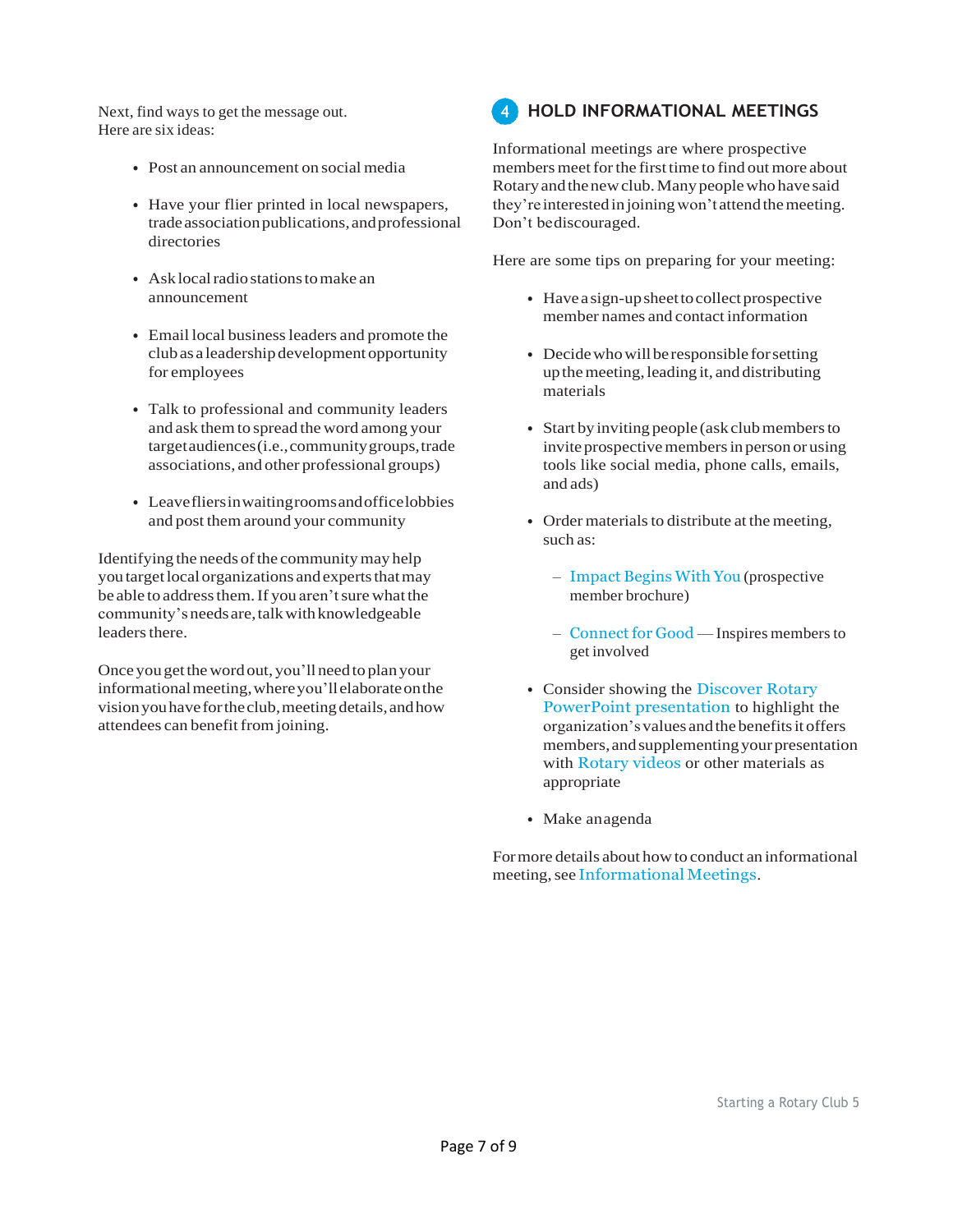#### **RECRUIT CHARTER MEMBERS 5**

You need 20 members to start a club. You may have enoughafteryourinformationalmeeting,butifyouneed more members, you'll have to continue to recruit them.

The criteria for being a Rotarian are simple: Be an adult who demonstrates good character, integrity, and leadership; have a good reputation within your business or profession and community; and bewilling to serve in the community or around the world. How will you find prospective members who fit this description? Business, professional, and community leaders can be good prospects.

Diversity of membership is critical. It will help make the club sustainable forthe long term, because including members with diverse perspectives and backgroundskeepstheclubrelevanttothecommunity.

If you need help finding prospective members:

- Hold additional informational meetings.
- Check your online membership leads. (Club and district leaders have access to these, which have information from people who have expressed interest in joining a club through Rotary.org.)
- Ask established clubs for suggestions.
- Try the exercise in Finding New Club Members.
- Revisityour outreach efforts from step 3.
- Contact your district's Rotary alumni.
- Visit local businesses and offices to talk to business owners or managers about their interest in joining. Ask if you may speak with their employees about joining.
- Find out who has helped with community projects or played a role in organizing social or cultural events.
- Considerprofessionalsfromdifferentfieldsand industriestoincreasetheclub'scapacitytoserve itscommunity.

Strive to ensure that the new club's members offer diverse skills,talents, andexperiences and include peopleofdifferentethnicities,ages,andcultures,as well as a good gender balance.

6 Starting a Rotary Club

There is only one Rotarian that was never asked to join Rotary, our founder Paul Harris. The No. 1 reason people do not join Rotary clubs is that they are never asked.

#### **HOLD ORGANIZATIONAL MEETINGS 6**

Hold an organizational meeting when you have 8-10 people interested injoining the newclub.The preparation for this meeting is the same as the informational meeting, including finding someone to run themeeting andmaking an agenda, handouts, and a sign-up sheet. The purpose of this meeting is to elect club officers, reach agreement on a regular meeting time, and plan for the club's first project. The organizational meeting can also be a good time to decide where the club will meet.

Forinformation on howto select the best possible meeting location forthe new club, consult [Club Meetings](https://my.rotary.org/en/document/meeting-locations). For more on how to conduct an organizational meeting, see [Organizational Meetings](https://www.rotary.org/myrotary/en/document/organizational-meetings) and Rotary's [promotional resources](https://brandcenter.rotary.org/en-GB/Materials/Promotional-Resources).

Continue recruiting charter members and holding meetings until youhave20committedmembers and all of the information you need for the New Rotary Club Application.